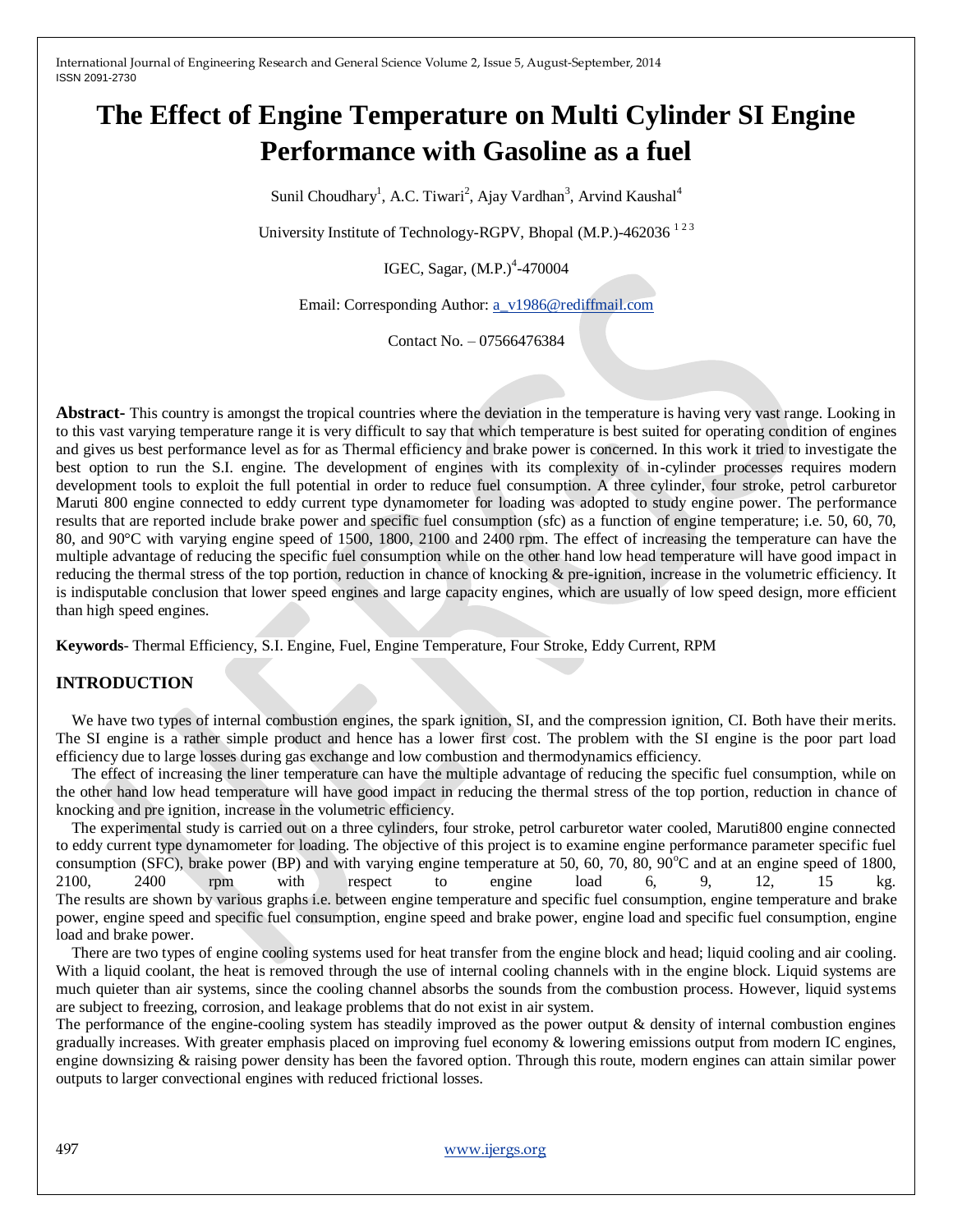#### **EXPERIMENTAL DETAILS**

Experiment was conducted on a three cylinder, four stroke, Petrol Carburetor Maruti 800 engine which is connected to eddy current type dynamometer for loading. The performance results which include Brake Power (B.P.) and Specific Fuel Consumption (SFC) as a function of engine temperature; i.e. 50,60,70,80 and 90°C are reported. The test has been conducted to study the effect of engine temperature on SFC and B.P. with varying engine speed i.e. 1500, 1800, 2100 and 2400 rpm with the load of 6,9,12 and 15 kg.

Engine temperature has been controlled by controlling cooling water flow rate. The cooling water flow rate for engine is measured manually by rotameter. The values of engine performance parameter are directly obtained by "Engine Soft" software.

A test matrix is created to record the engine performance parameter but main focal point was on specific fuel consumption and brake power of the engine at different engine speed 1500, 1800, 2100 and 2400 rpm with the engine load of 6,9,12,15 kg at engine temperature 50,60,70,80,90°C

### **RESULTS & DISCUSSIONS**

An Experiment was conducted on a three cylinder, four stroke, Petrol Carburetor Maruti 800 engine which is connected to eddy current type dynamometer for loading. The performance results which include Brake Power (B.P.) and Specific Fuel Consumption (SFC) as a function of engine temperature; i.e 50,60,70,80 and 90°C are reported.

Following are the graphs which has obtained for various engine performance parameters:

- i. The effect of engine temperature on specific fuel consumption with varying engine speed.
- ii. The effect of engine temperature on brake power with varying engine speed.
- iii. The effect of engine speed on specific fuel consumption with varying engine temperature.
- iv. The effect of engine speed on brake power with varying engine temperature.
- v. The effect of engine load on specific fuel consumption with varying engine temperature.
- vi. The effect of engine load on brake power with varying engine temperature.



#### **FIGURES**

Fig. 1 Effect of engine temperature on specific fuel consumption with varying engine speed and at 6 Kg Engine load

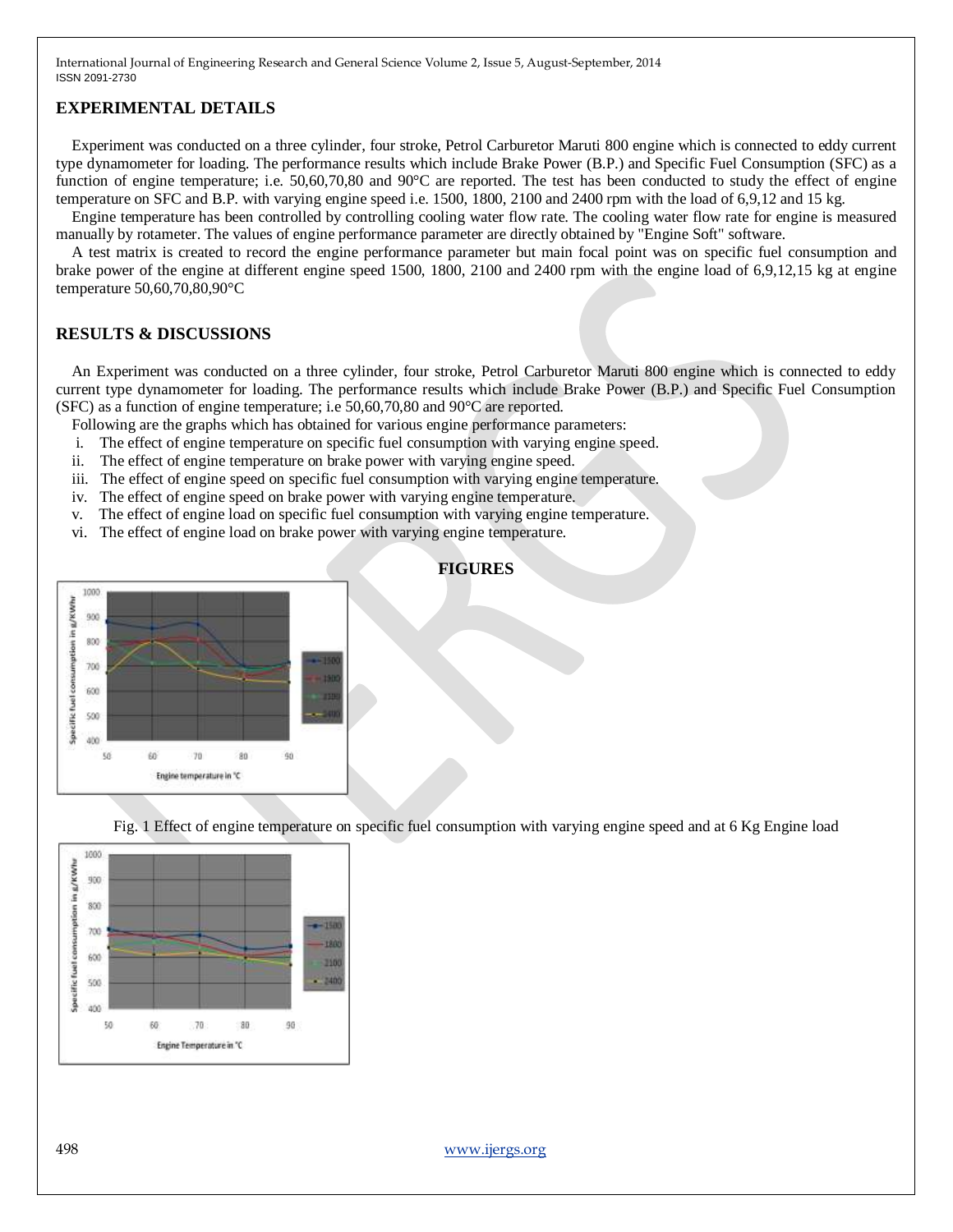Fig 2 Effect of engine temperature on specific fuel consumption with varying engine speed and at 9 Kg Engine load



Fig 3 Effect of engine temperature on specific fuel consumption with varying engine speed and at 12 Kg Engine load



Fig 4 Effect of engine temperature on specific fuel consumption with varying engine speed and at 15 Kg Engine load



Fig 5 Effect of engine temperature on brake power with varying engine speed and at 6 Kg Engine Load

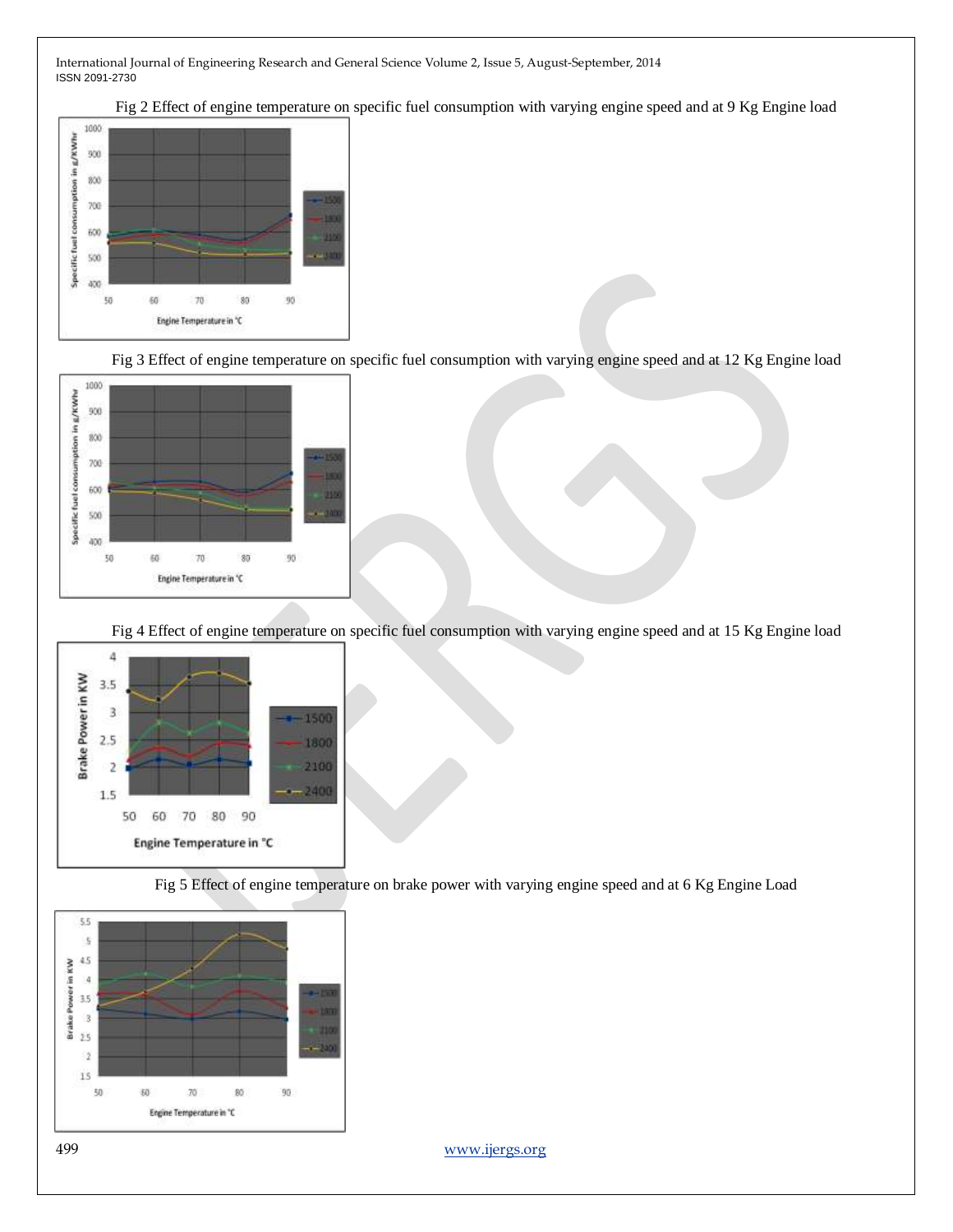

Fig 7 Effect of engine temperature on brake power with varying engine speed and at 12 Kg Engine Load



Fig 8 Effect of engine temperature on brake power with varying engine speed and at 15 Kg Engine Load



Fig 9 The Effect of engine speed on specific fuel consumption with varying engine temperature at 6 kg Engine Load

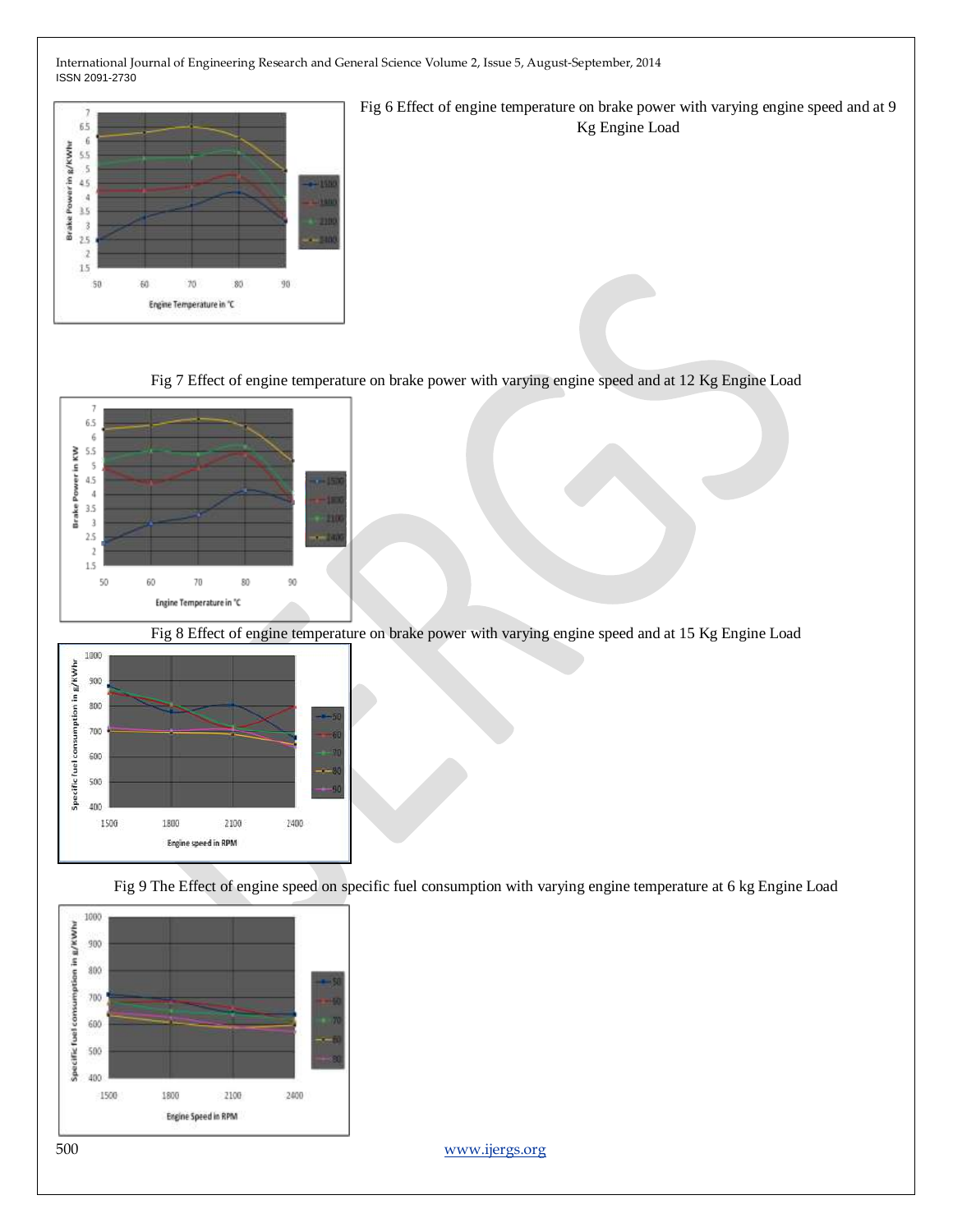Fig 10 The Effect of engine speed on specific fuel consumption with varying engine temperature at 9 kg Engine Load



Fig 11 The Effect of engine speed on specific fuel consumption with varying engine temperature at 12 kg Engine Load



Fig 12 The Effect of engine speed on specific fuel consumption with varying engine temperature at 15 kg Engine Load



Fig 13 The Effect of engine speed on brake power with varying engine temperature at 6 kg Engine Load

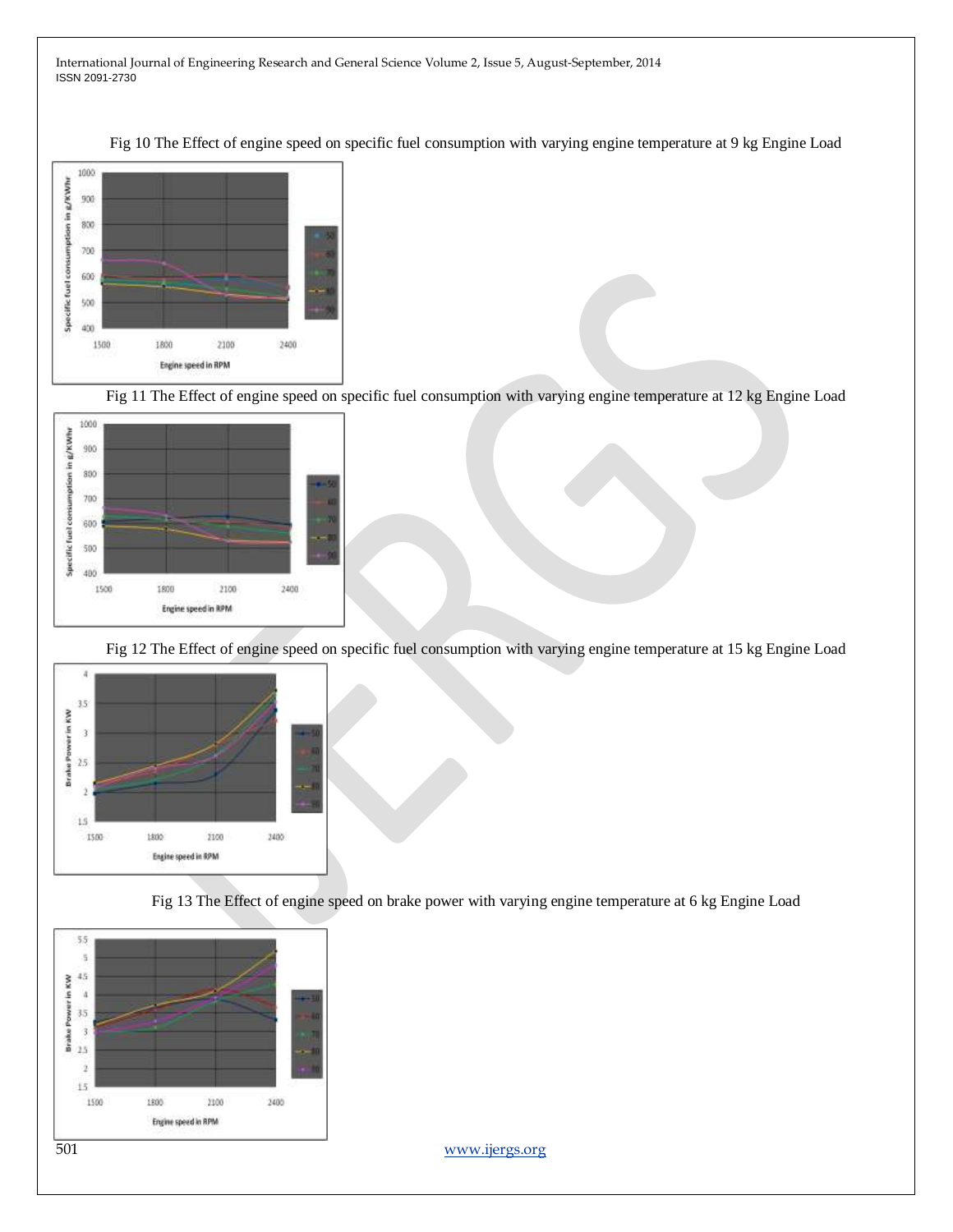Fig 14 The Effect of engine speed on brake power with varying engine temperature at 9 kg Engine Load



Fig 15 The Effect of engine speed on brake power with varying engine temperature at 12 kg Engine Load



Fig 16 The Effect of engine speed on brake power with varying engine temperature at 15 kg Engine Load



Fig 17 The Effect of engine load on specific fuel consumption with varying engine temperature and at 1500 rpm Engine speed

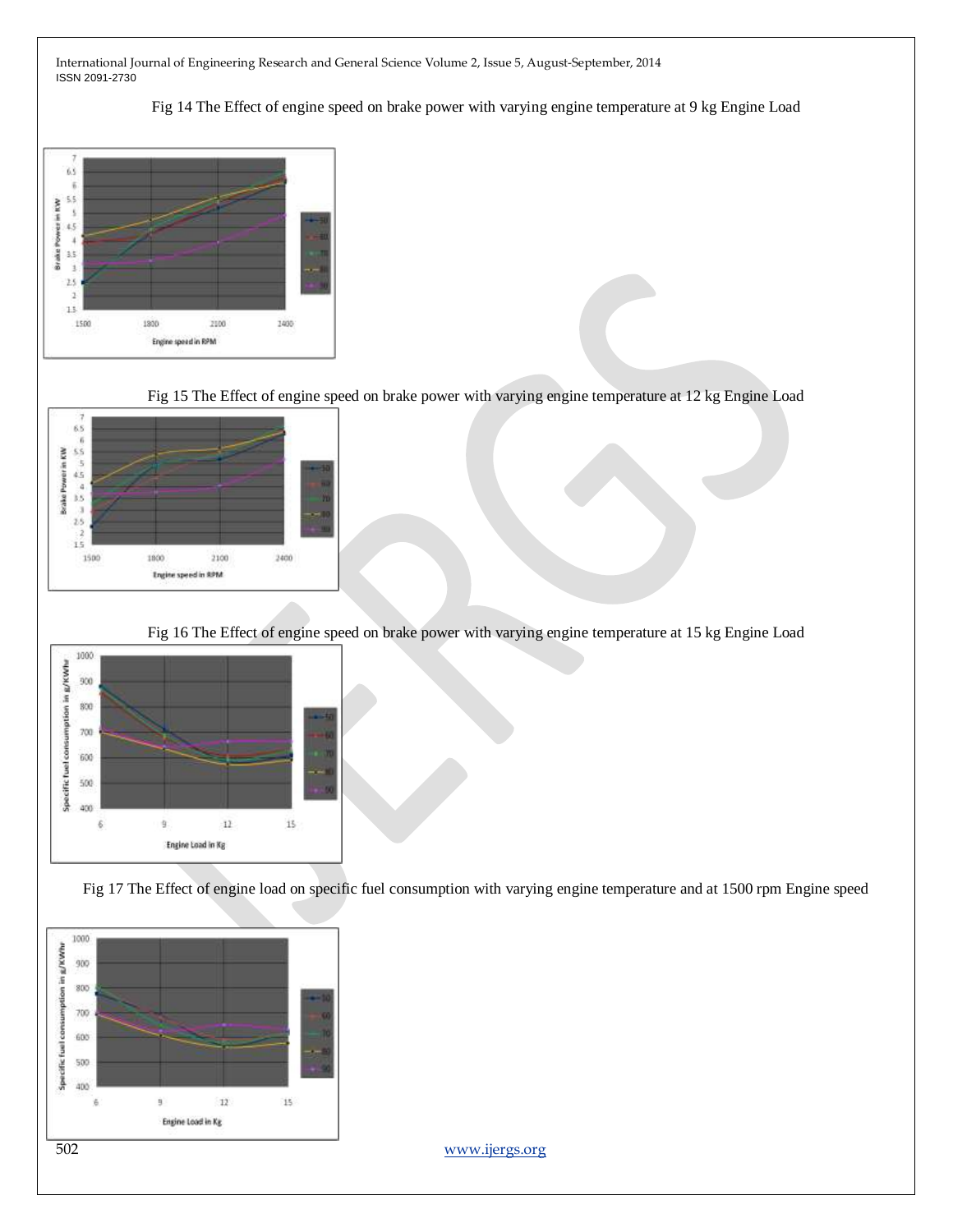Fig 18 The Effect of engine load on specific fuel consumption with varying engine temperature and at 1800 rpm Engine speed



Fig 19 The Effect of engine load on specific fuel consumption with varying engine temperature and at 2100 rpm Engine speed



5.5  $\bar{\rm s}$ 45 **Brake Power in KW**  $\overline{4}$ 3.5  $\overline{\phantom{a}}$  $2.5$  $\overline{2}$  $1.5$  $12$  $1\mathrm{s}$  $\ddot{\text{q}}$ Ń Engine Load in Kg

Fig 21 The Effect of engine load on brake power with varying engine temperature and at 1500 rpm Engine speed



Fig 22 The Effect of engine load on brake power with varying engine temperature and at 1800 rpm Engine speed

503 [www.ijergs.org](http://www.ijergs.org/)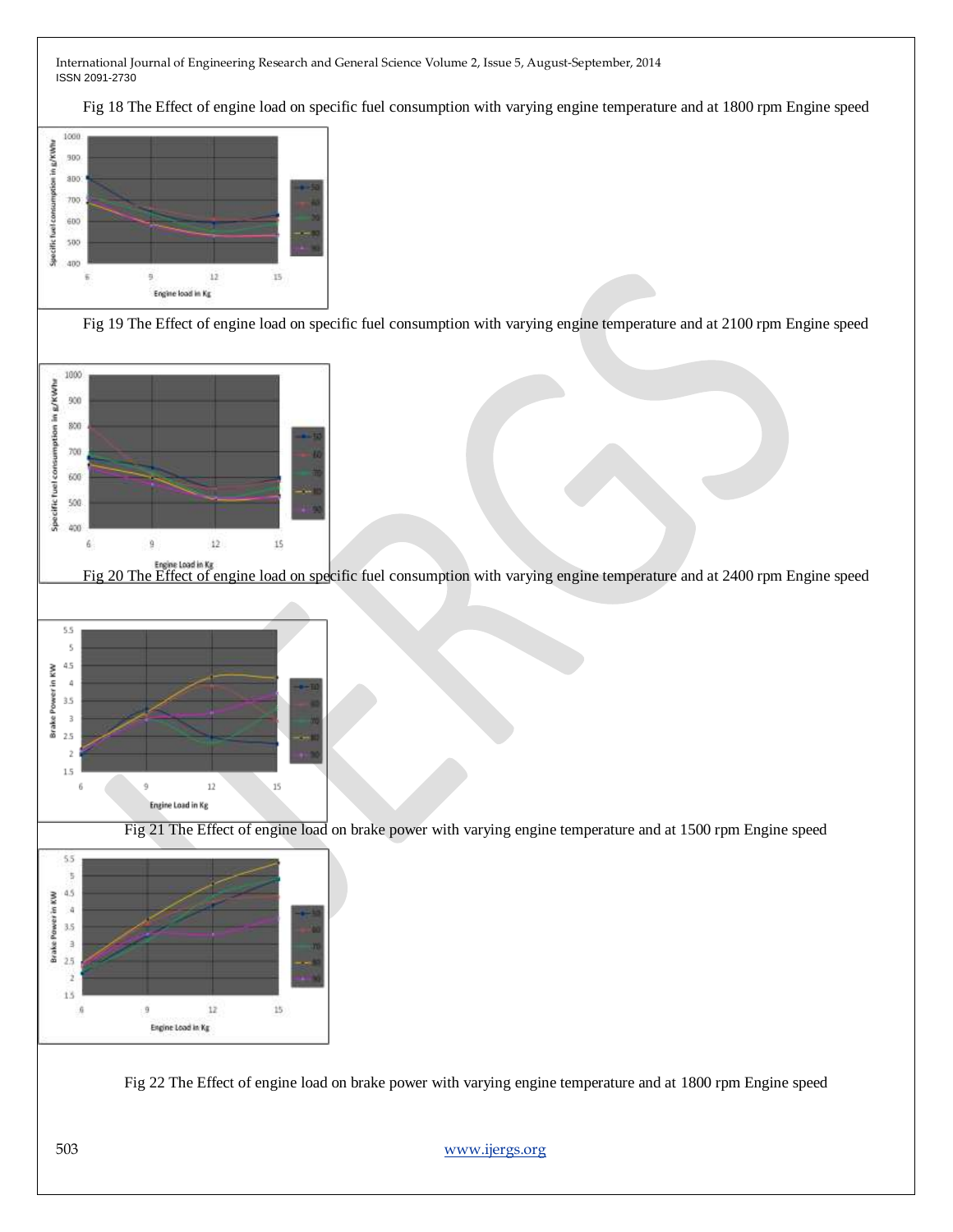

Fig 23 The Effect of engine load on brake power with varying engine temperature and at 2100 rpm Engine speed



Fig 24 The Effect of engine load on brake power with varying engine temperature and at 2400 rpm Engine speed

# **CONCLUSION**

It is concluded that if we are increasing engine temperature there is some fall in specific fuel consumption but brake power is unaffected but when increase in engine speed there is some decrement in specific fuel consumption and brake power is increased. It is also affected by applying different load on the engine. Best result we obtained in this study is  $522 \frac{\text{g}}{\text{K}}$ Whr specific fuel consumption and 6.51 KW brake power at  $70^{\circ}$ C engine temperature and 2400 rpm engine speed with 12 kg engine load.

#### **REFERENCES:**

- [1] ROBINSON, K, N.CAMPBELL, J.HAWLEY. (1999) and D. TILLEY (1999),"A Review of Precision Engine Cooling," SAE paper 1999-01-0578.
- [2] BORMAN, G. and K. NISHIWAKI (1987), "International Combustion Engine Heat Transfer," Prog. Energy Combustion Sci., 13, p. 1 - 46.
- [3] LI, (1982),"Piston Thermal Deformation and Friction Considerations," SAE paper 820086
- [4] BRUCKNER, M. GRUENBACHER, E. ABERER, D. RE, L.D., TSCHREITER, F,(Oct 2006), "Predictive Thermal Management of Combustion Engine,", page 2778-2783,
- [5] SHAYLER, P., S. CHARISTIAN, and T. MA, (1993), "A Model for The Investigation of Temperature, Heat Flow, and Friction Characteristics During Engine Warm up," SAE paper 931153
- [6] D. BRADLEY, G. T. KALGHATGI, M. GOLOMBOK, JINKU YEO, (1996) "Heat Release Rates Due to Autoignition, and Their Relationship to Knock Intensity In Spark Ignition Engines", Twenty-Sixth Symposium (International) on Combustion/The Combustion Institute, pp. 2653-2660.
- [7] Kirlosker ,C.S., Chanderasekher ,S.B and Narayan Rao ,N.N., The av-1 series 3 differientally coolend semi-adiabatic diesel engine below 10kw.SAE paper no.790644. 1979 .
- [8] Kobayashi, H., Yoshimura , K. and Hirayama , T.:- a study on dual circuit cooling or higher compression ratio , IMechE, 427.84 ,SAE paper, no. 841294,1984.
- [9] Willumeit ,H.P>, Steinberg ,P.,Scheibner, B and Lee,W. New :- temperature control criteria for more efficient gasoline engine ,SAE paper no. 841292,1984.